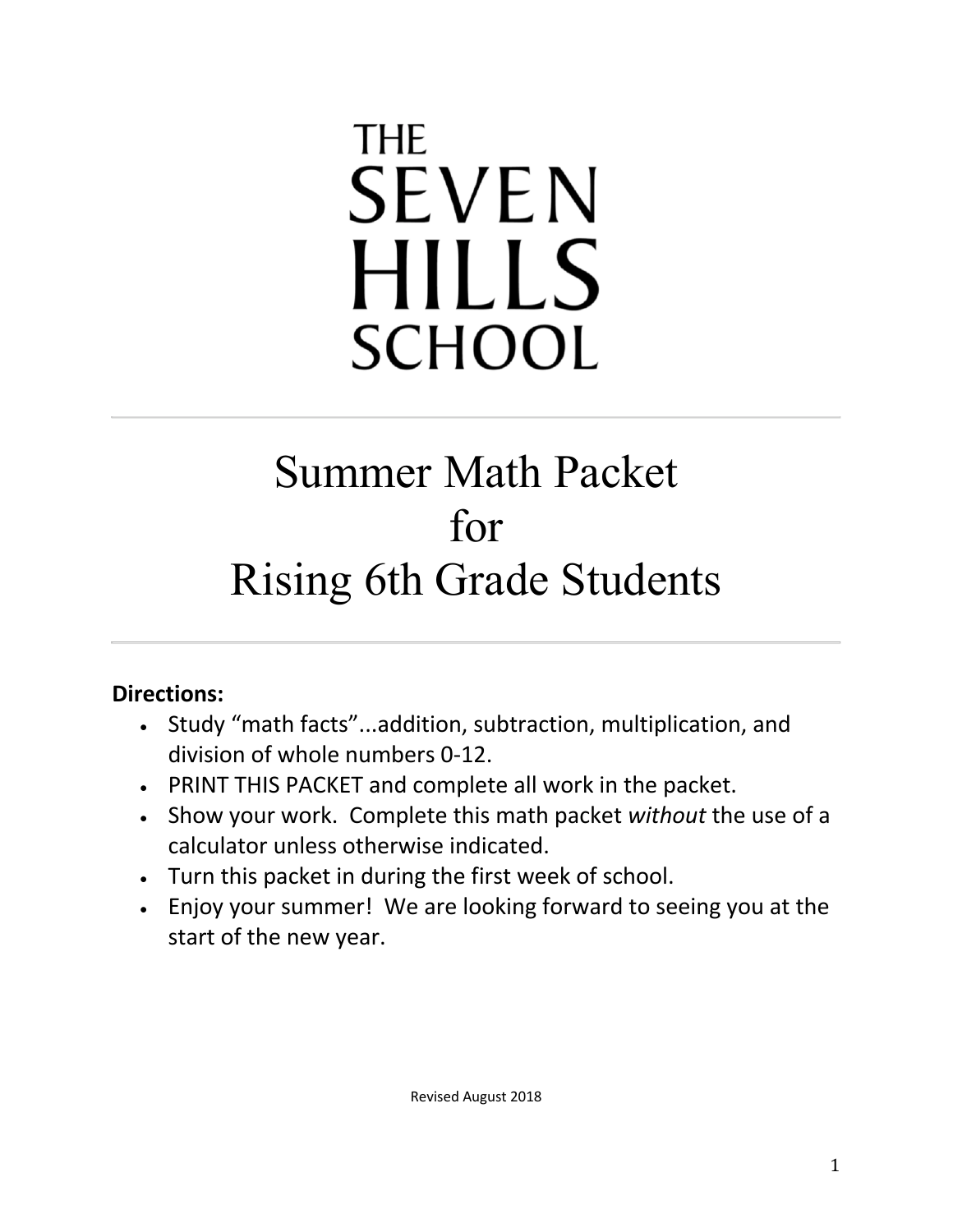#### **Seven Hills Summer Math Packet for Rising 6th Graders**

#### **Name:**

*Please PRINT your packet and show all work in the space provided or labeled neatly on separate paper. No calculator! You will need a ruler for this packet.*

#### **Place Value**

- 1) Sylvia works at a bakery. On Monday, she baked 388 cookies. On Tuesday, Sylvia baked 200 less cookies than on Monday. How many cookies did Sylvia bake on Tuesday?
	- a. 178
	- b. 288
	- c. 188
	- d. 88
- 2) Which of these numerals is equivalent to 5000+400+2?
	- a. 5420
	- b. 5402
	- c. 5,000,400,002
	- d. 5,400,002
- 3) Which means the same as 7500?
	- a. 75 hundreds
	- b. 75 ones
	- c. 75 tens
	- d. 75 thousands
- 4) Which sum has the value of 524?
	- a.  $5 \text{ tens} + 24 \text{ ones}$
	- b. 5 hundreds  $+24$  tens
	- c. 5 hundreds  $+ 2$  tens  $+ 4$  ones
	- d. 4 hundreds  $+$  24 tens
- 5) Which sum has the value of 8943?
	- a. 8 thousands  $+9$  hundreds  $+43$  tens
	- b. 8 thousands  $+94$  tens  $+3$  ones
	- c. 7 thousands  $+9$  hundreds  $+43$  tens
	- d. 7 thousands  $+19$  hundreds  $+43$  tens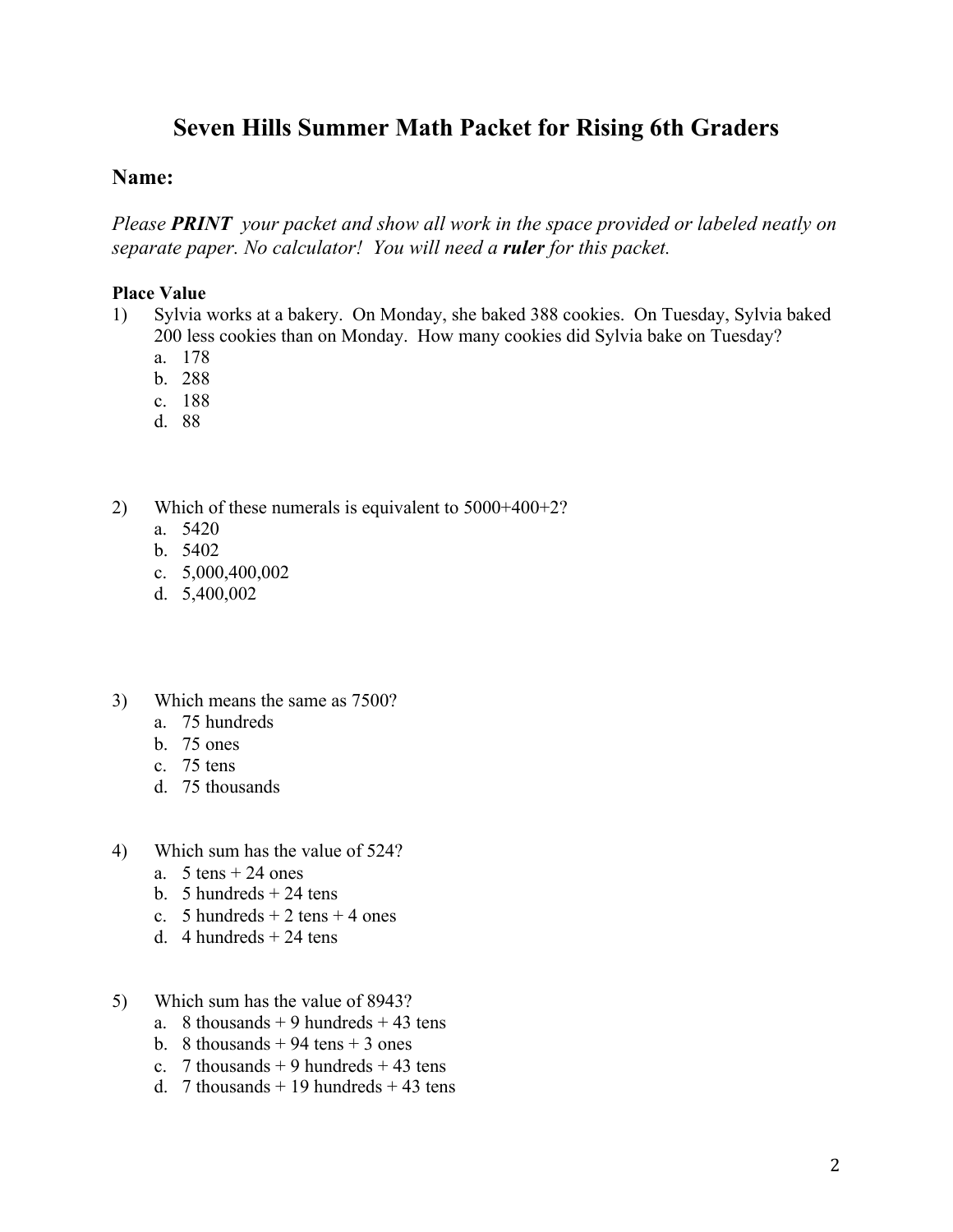- 6) In which number does 5 have the least value?
	- a. 5346
	- b. 582
	- c. 8532
	- d. 7852

#### **Pictorial Representation of Numbers**

1) Which letter indicates  $2\frac{3}{4}$  on the number line?



2) Shade  $\frac{3}{4}$  of the rectangle.

3) Shade  $\frac{2}{3}$  of the following circle.

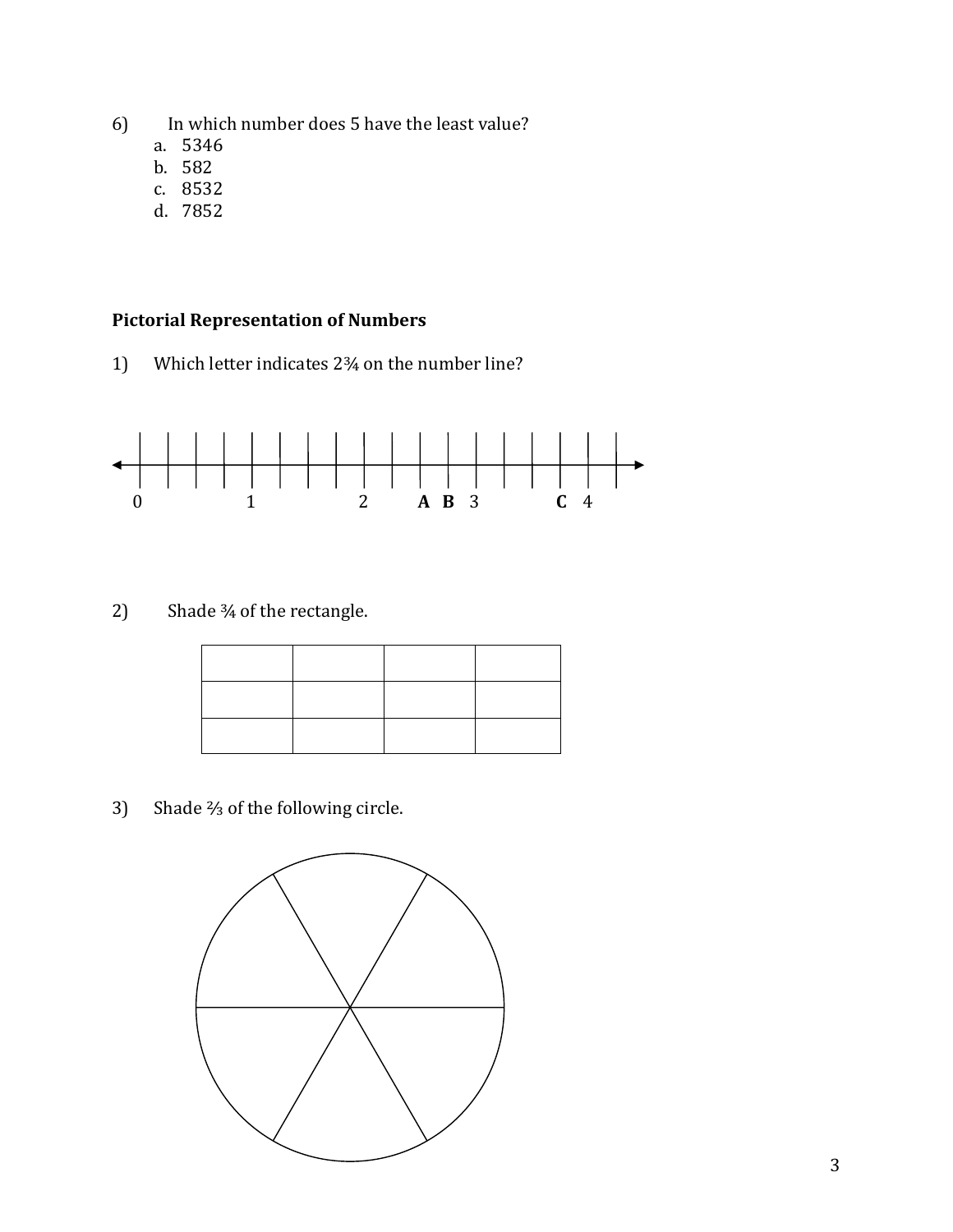4) What decimal number is represented by the shaded part?  $\Box = 0.01$ 





#### **Equivalent Decimals, Fractions, and Percents**

- 1) Sarah competed in 9 out of 12 gymnastics meets. Which of the following is another way to describe this?
	- a. Sarah competed in  $\frac{1}{2}$  of the meets.
	- b. Sarah competed in  $\frac{3}{4}$  of the meets.
	- c. Sarah competed in  $\frac{2}{3}$  of the meets.
	- d. Sarah competed in  $\frac{1}{4}$  of the meets.

2) Which improper fraction is equivalent to 234?

- a. 5/4
- b. 14/4
- c. 11/4
- d. 9/4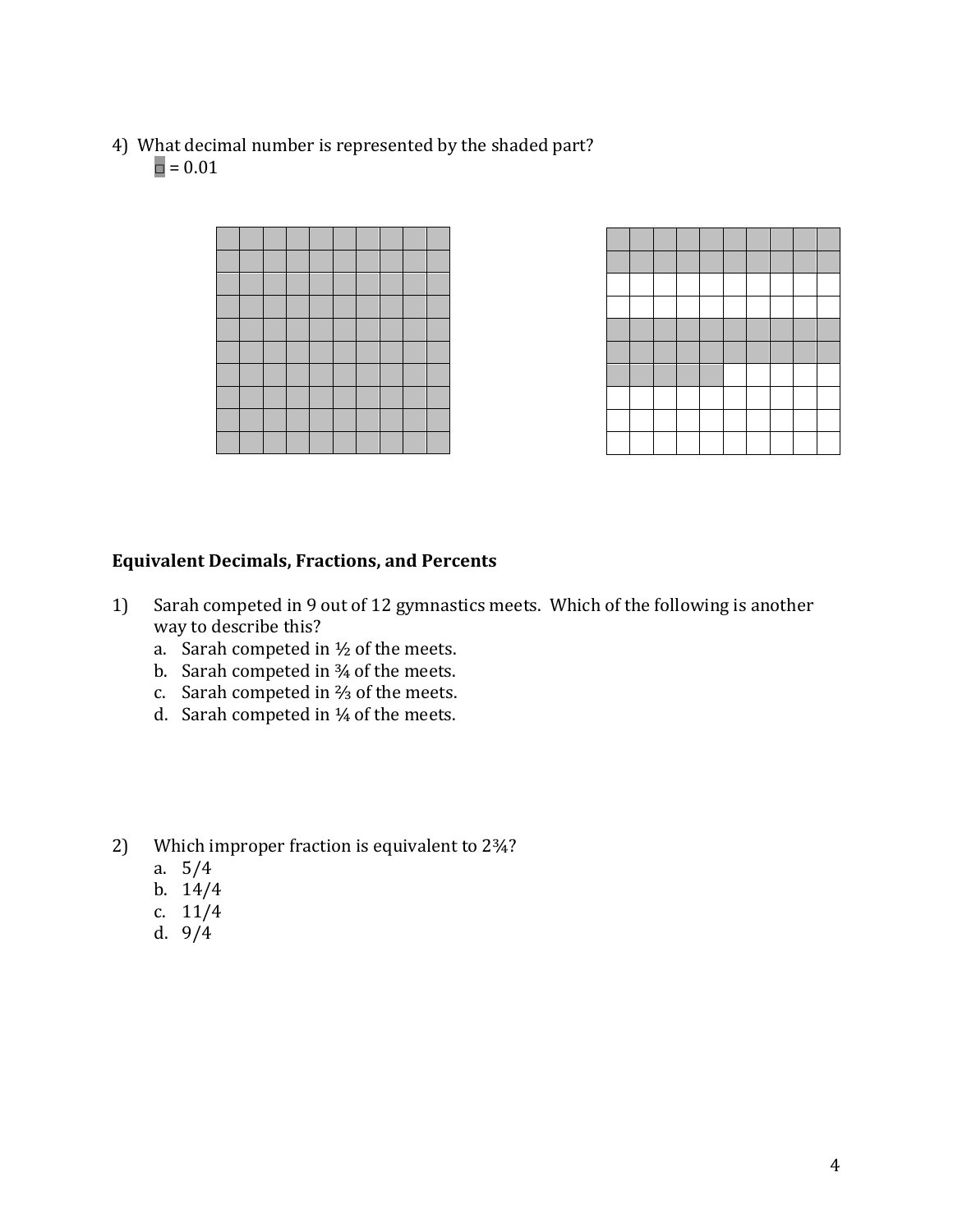3) Barry baked 10 cookies of different shapes as shown below. What decimal number is equivalent to the percentage of heart-shaped cookies in the batch?



d. 0.7

#### **Rounding of Numbers**

1) The town of Springfield has 6873 cars. Round this number to the nearest tens.

2) There are 8951 people at the game. Round this number to the nearest thousand.

3) Jane buys 8.54 pounds of cat food. Round this weight to the nearest pound.

#### **Models for Operations**

- 1) James packed 96 books in twelve boxes. He packed an equal number of books in each box. Which operation can be used to find the number of books in each box?
	- a) Subtract 12 from 96
	- b) Divide 96 by 12
	- c) Multiply 96 by 12
	- d) Add 96 and 12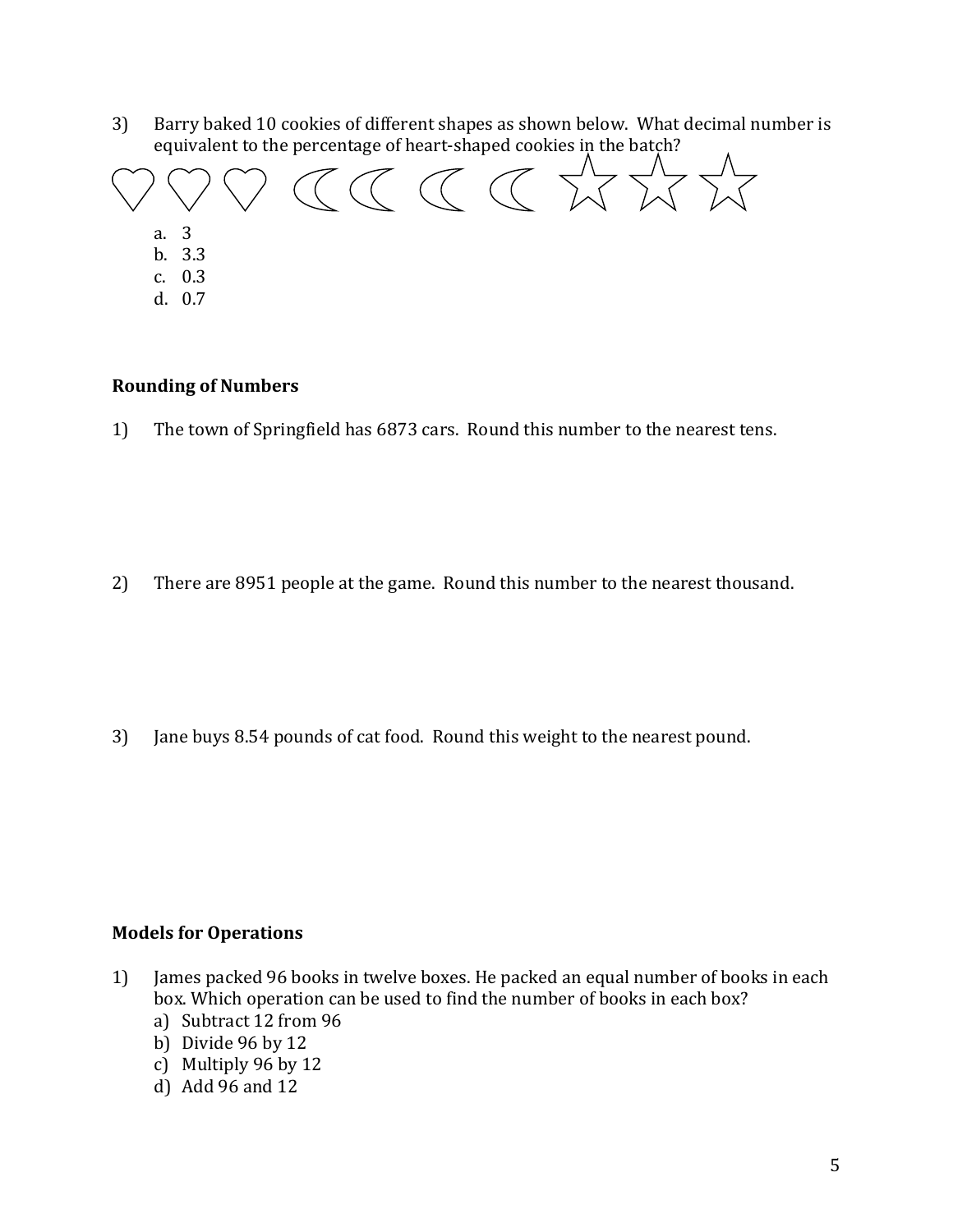#### **Computation with Whole Numbers and Decimals**

1)  $73.4 + 38.27 =$ 

2) Solve:  $$2.14 + $0.80 + $12.03 =$ 

3) Solve:  $$32.28 - $4.35 =$ 

- 4) Multiply \$20.00 x 10 by moving the decimal.
	- a. \$20.00
	- b. \$2.00
	- c. \$2000.00
	- d. \$200.00
- 5) Solve  $363 \times 0.6 =$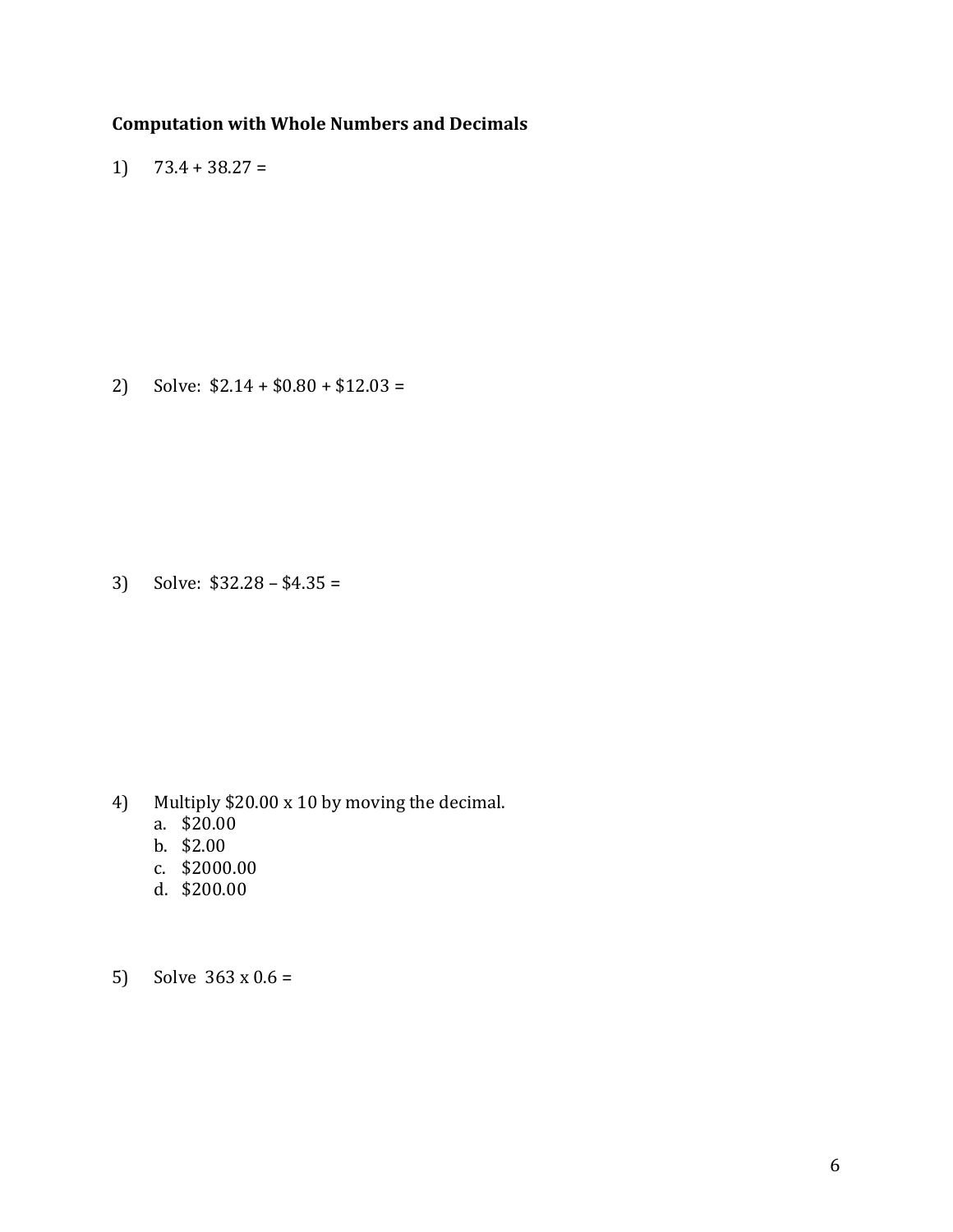6) Solve  $$60.26 \div 23 =$ 

#### **Fraction Work**

- 1) Write as an improper fraction:  $5\frac{3}{2}$ 8
- 2) Write as an improper fraction:  $6\frac{11}{12}$ 12

3) Write as a mixed number: 
$$
\frac{109}{11}
$$

4) Write as a mixed number: 
$$
\frac{37}{4}
$$

5) Solve. Write your answer as a mixed number:  $9)43$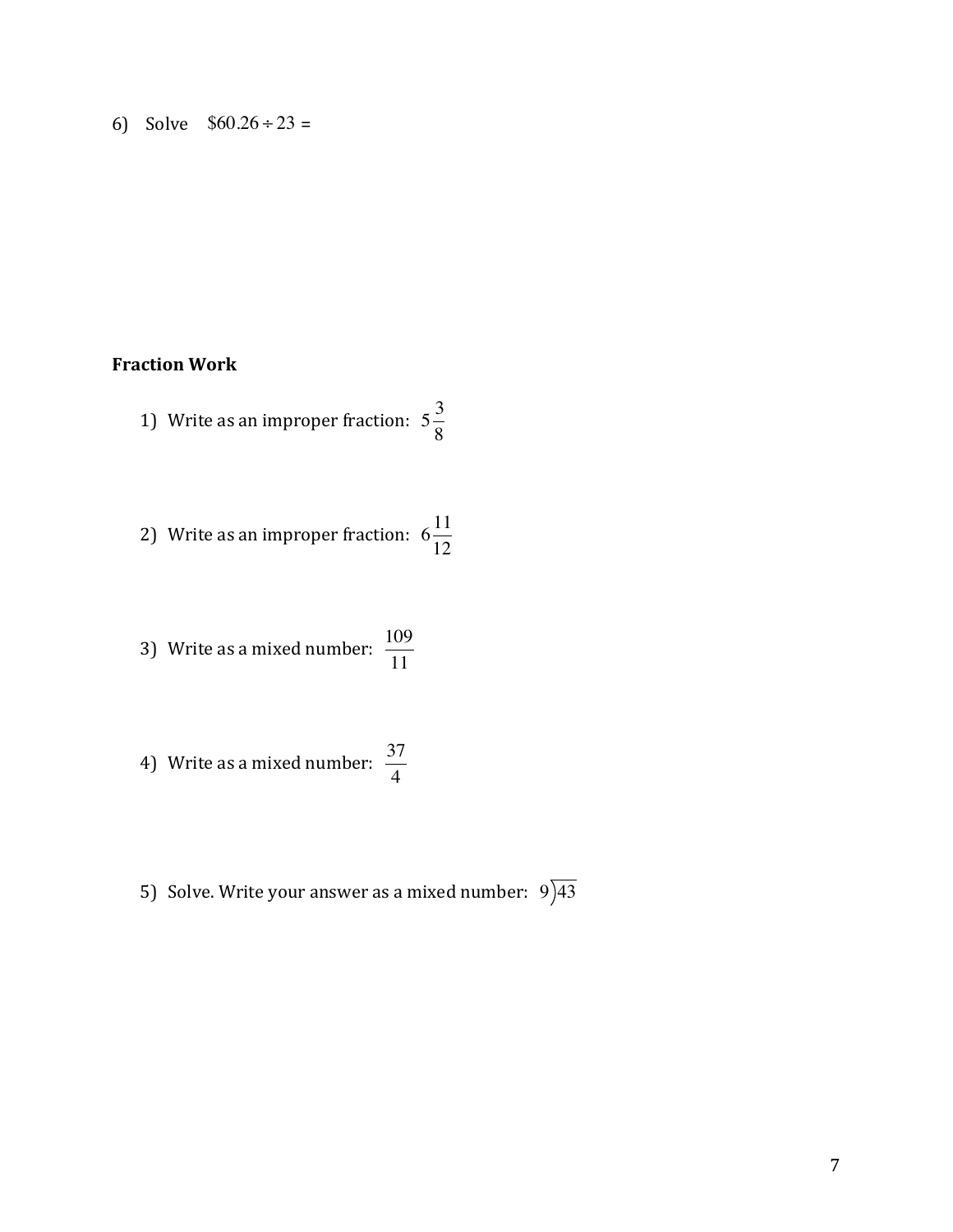6) Solve. Write your answer as a mixed number:  $6)46$ 

### **Computation with Fractions**

1) 
$$
\frac{1}{3} + \frac{5}{9} =
$$
 2)  $3\frac{4}{7} + \frac{5}{8} =$ 

3) 
$$
7\frac{2}{3} + 5\frac{1}{4} =
$$
 4)  $4-2\frac{1}{2} =$ 

5) 
$$
\frac{3}{5} - \frac{1}{7} =
$$
 6)  $11\frac{1}{9} - 8\frac{5}{6} =$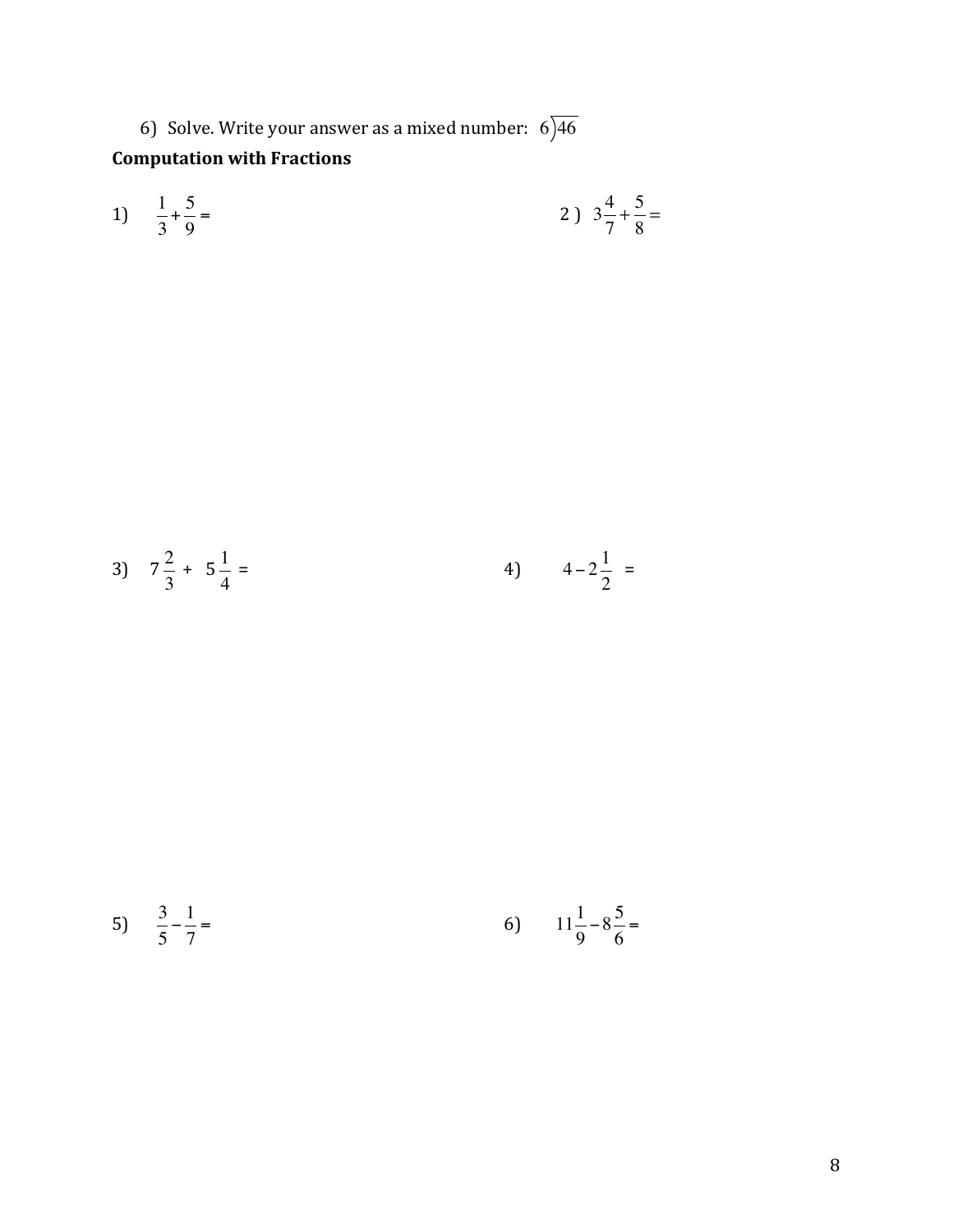#### **Word Problems**

1) Three dozen doughnuts at the coffee shop costs \$19.80. Each doughnut costs the same amount. What is the cost of one doughnut?

2) A package of 15 computer flash drives costs \$47.25. If each flash drive costs the same amount, how much did each flash drive cost?

3) Jenn bought 3 shirts that cost \$12.95 each. She gave the clerk a \$50 bill to pay for the shirts. How much change should Jenn receive?

#### **Numerical Estimation Strategies**

- 1) There were 3,823 people at the Westport Arts Festival on Saturday. On Sunday, 5,139 people attended. To get a good ESTIMATE of how many people attended altogether for both days, which expression would be best to use?
	- a.  $4,000 + 5,000$
	- b.  $3,000 + 5,000$
	- c.  $4,000 + 6,000$
	- d.  $3,000 + 6,000$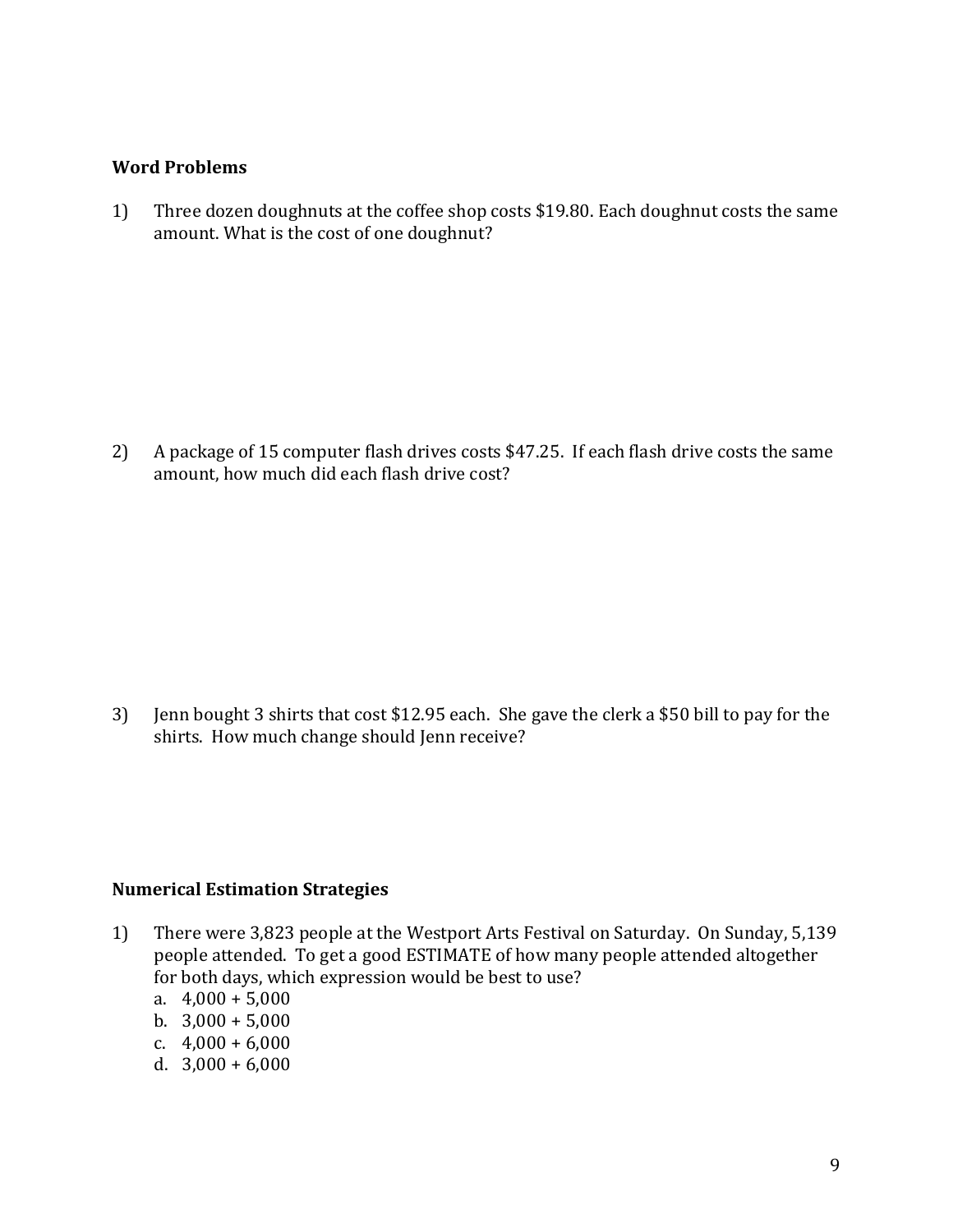- 2) Alvin needs to multiply 28 by 33. Which of the following gives you the best estimate for Alvin to use?
	- a.  $30 \times 40$
	- b.  $30 \times 30$
	- c.  $25 \times 30$
	- d.  $20 \times 20$
- 3) To estimate the product of 423 and 913, Joe multiplies 400 x 900. Is Joe's estimate GREATER than or LESS than the actual amount, and why?
	- a. Greater, because he rounded both numbers up.
	- b. Greater, because he rounded both numbers down.
	- c. Less, because he rounded both numbers up.
	- d. Less, because he rounded both numbers down.
- 4) To ESTIMATE the sum of 521 and 613, John added 500 and 600. What is the difference between the estimate and actual answer?

#### **Estimating Solutions to Problems**

- 1) David completed 100 questions on a test. His teacher said he did  $\frac{2}{3}$  of them correctly. Which best describes the number of questions he answered correctly?
	- a. A little more than 30
	- b. More than 60
	- c. A little more than 50
	- d. A little less than 60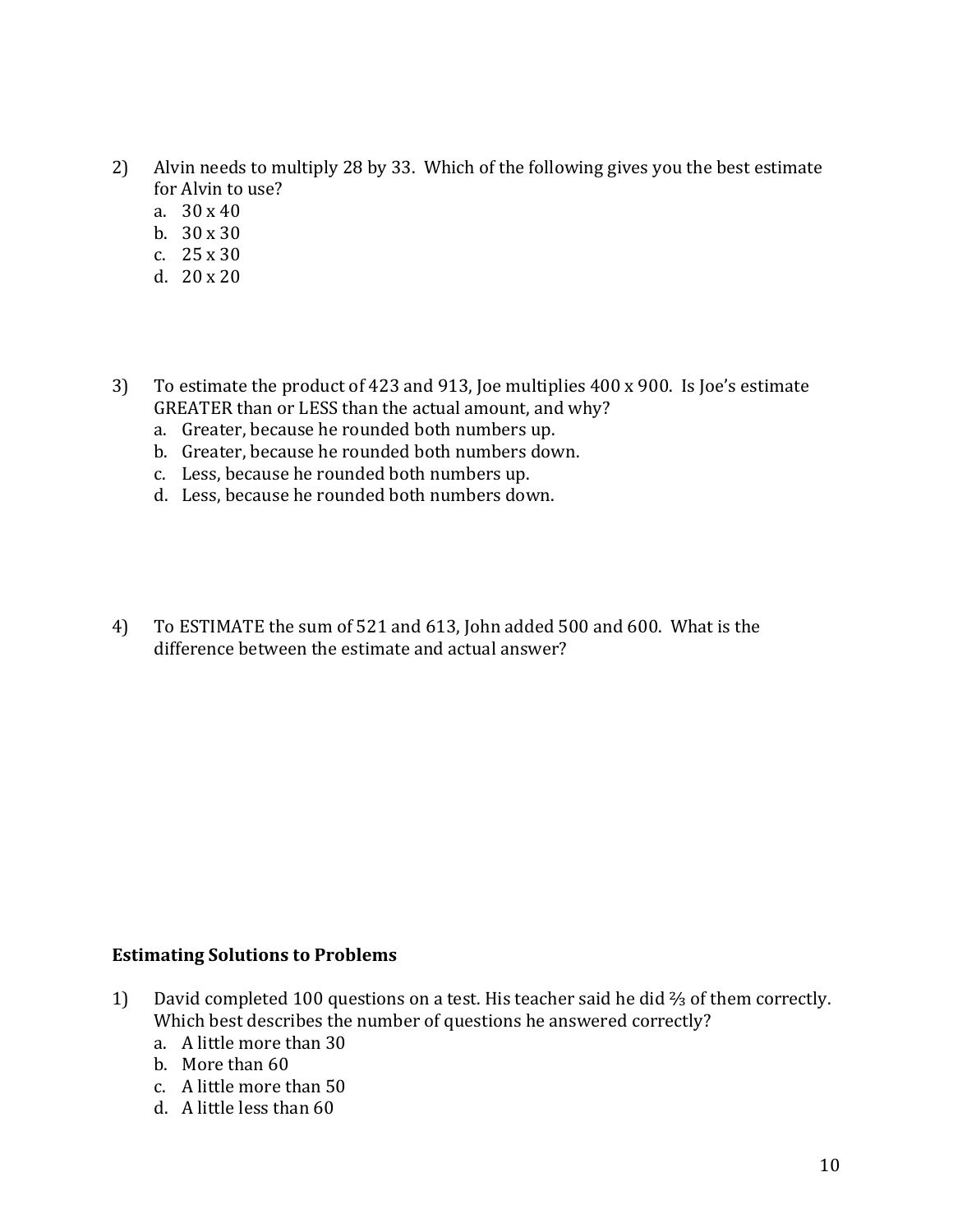- 2) Mr. Jones ordered 18 pizzas for the class party. At the end of the party 31/8 pizzas were left. Which describes the number of pizzas the class ate?
	- a. A little more than 14
	- b. A little more than 15
	- c. A little less than 14
	- d. A little less than 15
- 3) Jane needs to add  $7\frac{1}{8}$  + 4  $\frac{3}{4}$ . To get a good estimate of this sum, which expression would be best for Jane to use?
	- a.  $7 + 4$
	- b.  $7 + 5$
	- c.  $71 + 44$
	- d.  $8 + 4$
- 4) Mrs. Jones spent \$682 on groceries last month. This month she spent \$423 on groceries. ABOUT how much less did she spend on groceries this month than last month?
	- a. \$200
	- b. \$100
	- c. \$300
	- d. \$1000

- 5) In June, Christy earned about \$18 for mowing lawns and \$29 for babysitting. ABOUT how much did she earn altogether?
	- a. \$80
	- b. \$30
	- c. \$50
	- d. \$25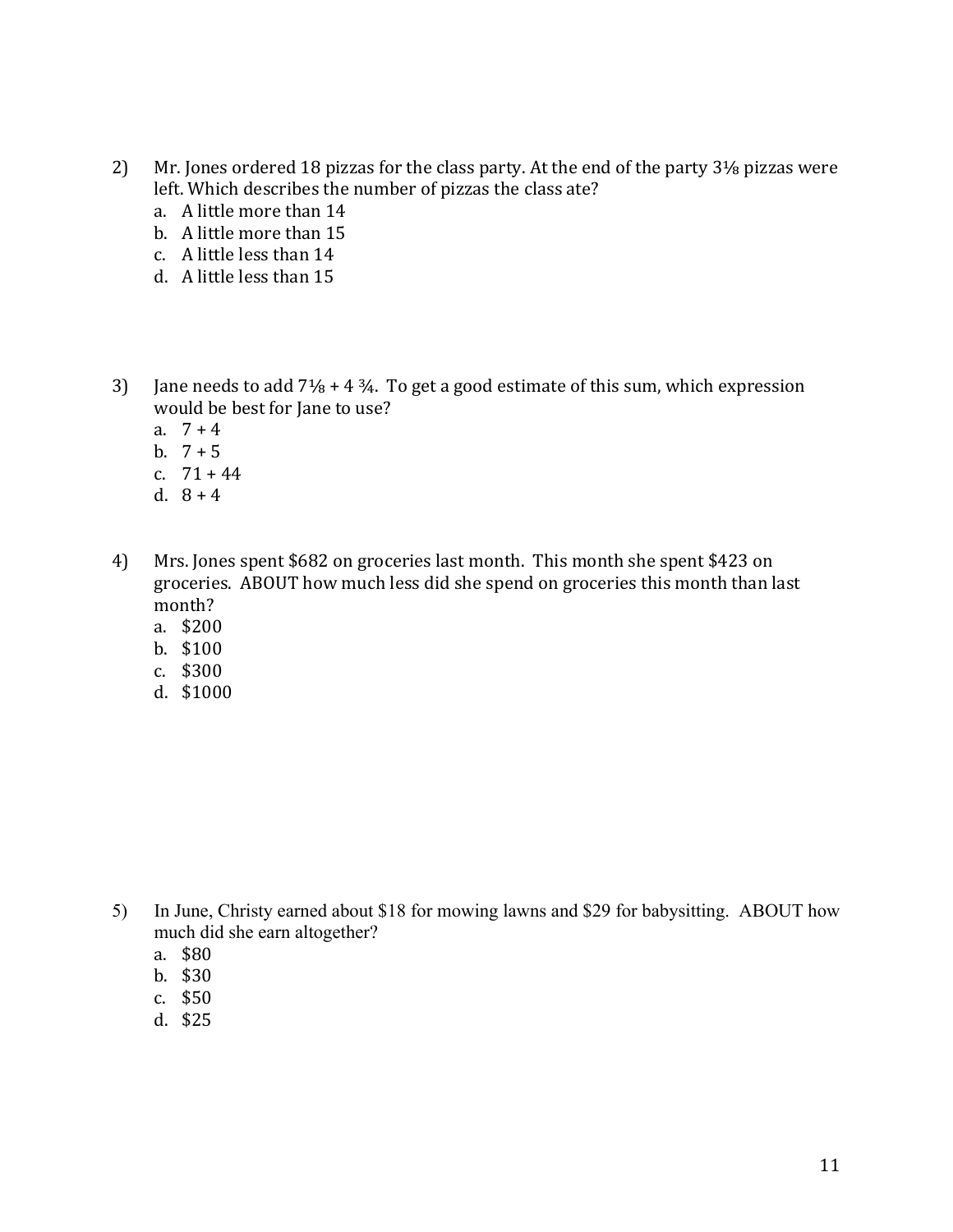#### **Approximating Measures**

1) If the shorter arrow is 3 inches long, approximately how long is the other arrow?

 $\implies$ 

- a. 9 in.
- b.  $4$  in.
- c.  $6$  in
- d. 12 in.
- 2) A scale shows a weight of 10 grams. What object is most likely being weighed?
	- a. Book
	- b. Pencil
	- c. Sandwich
	- d. Carton of milk

#### **Customary and Metric Measurements**

1) A football field is 100 YARDS long. How many FEET would you run if you ran exactly half way down the field?

- 2) The 18-wheel truck is 10 meters long. How long is the truck in centimeters?
- 3) A basketball player is 209 cm tall. How tall is the player in meters?

4) Measure the length of the pen to the NEAREST centimeter.

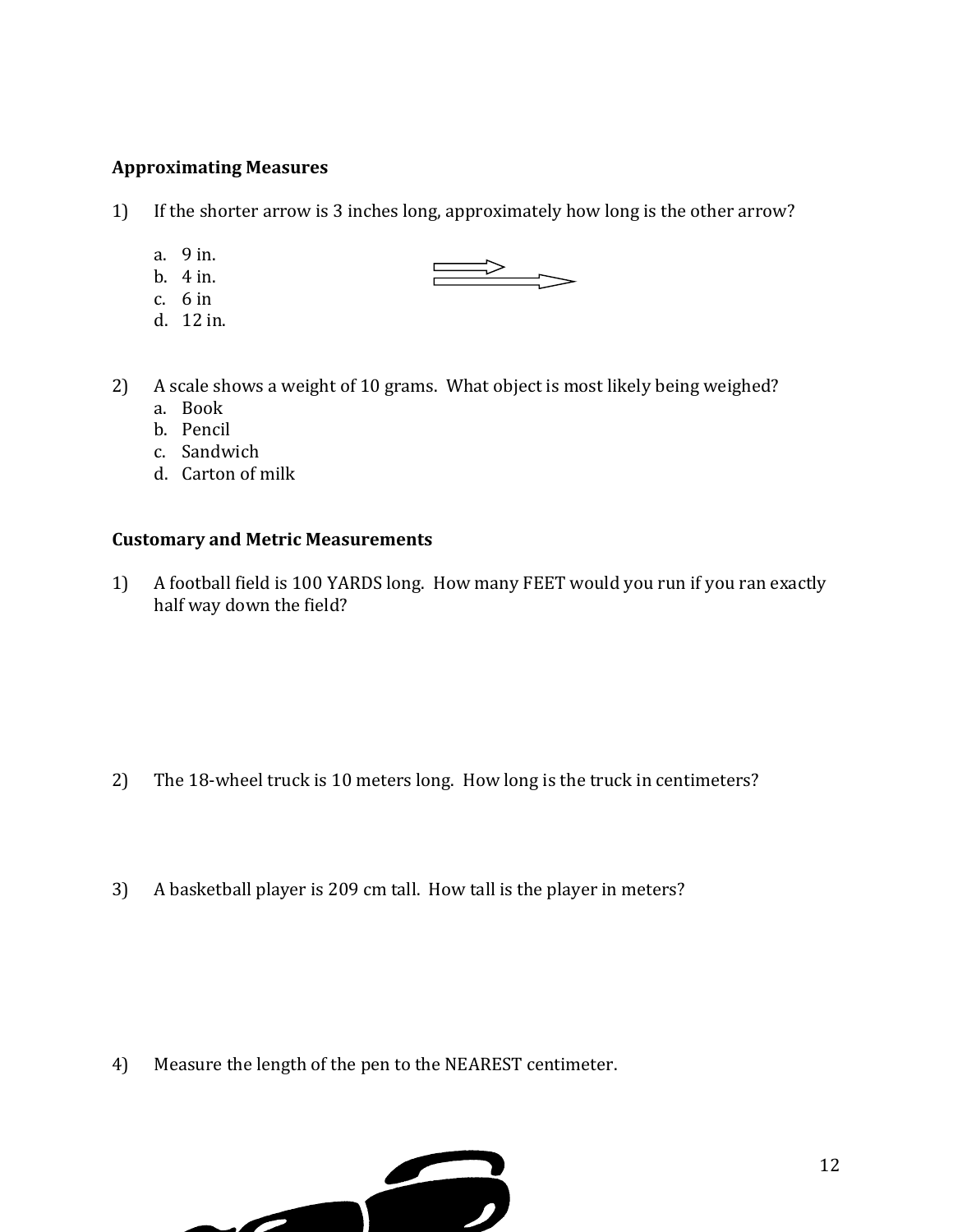5) There is a funny path below. Each half-inch rep **Example 20** any yards do you think are represented?



6) Determine the PERIMETER of this figure to the nearest CENTIMETER. Please note that all side lengths are not the same.

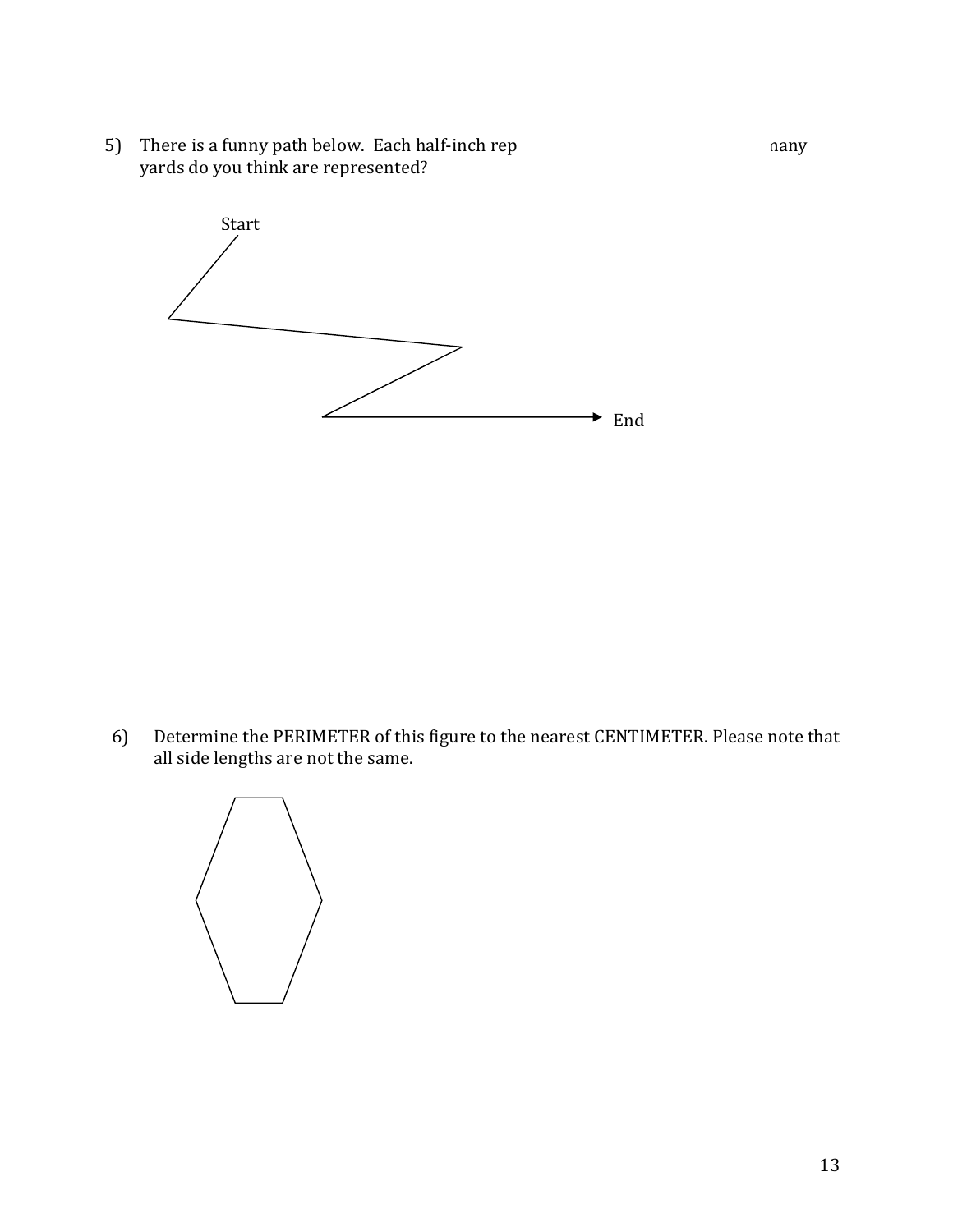7) Use your ruler to determine the area of the rectangle in square inches. Measure lengths to the nearest eighth of an inch.



- 8) The BEST unit to measure the area of a classroom rug would be:
	- a. Kilometers<sup>2</sup>
	- b. Kilometers
	- c. Meters<sup>2</sup>
	- d. Meters
- 9) The BEST unit to measure the amount of water in a bathtub would be:
	- a. Cups
	- b. Gallons
	- c. Tons
	- d. Quarts
- 10) The length of a floor in a gym is best measured in
	- a. Centimeters
	- b. Liters
	- c. Kilometers
	- d. Meters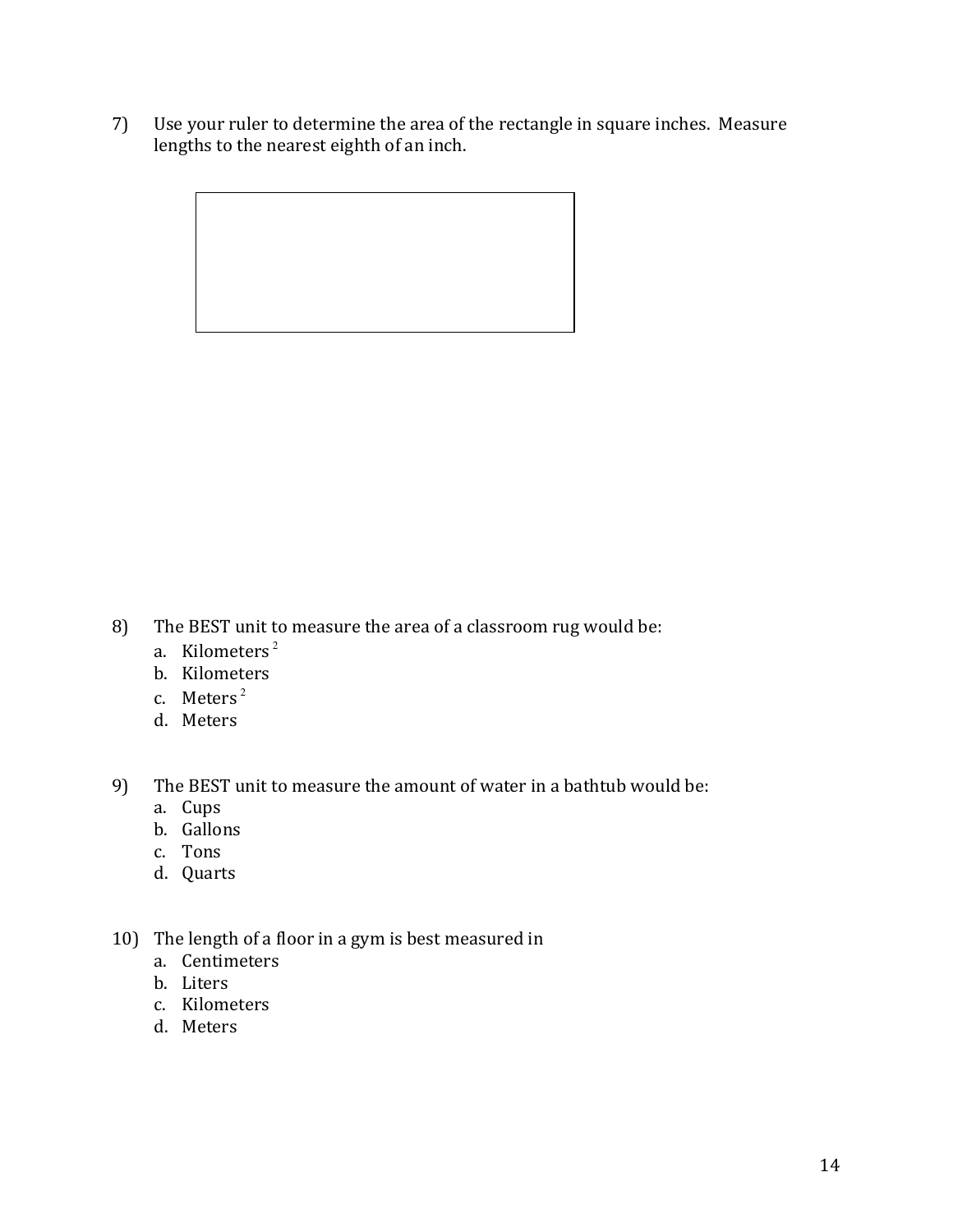- 11) Sam needed to measure the weight of his father's truck. The BEST unit to measure this would be:
	- a. Ounces
	- b. Tons
	- c. Grams
	- d. Pints

#### **Geometric Shapes and Properties**

1) Which of the following shapes is NOT a quadrilateral?



2) Which of the following in NOT a polygon?



- 3) A rectangle with 4 equal sides is a  $\Box$
- 4) In the space below, draw a parallelogram. Explain why the figure you drew is a parallelogram.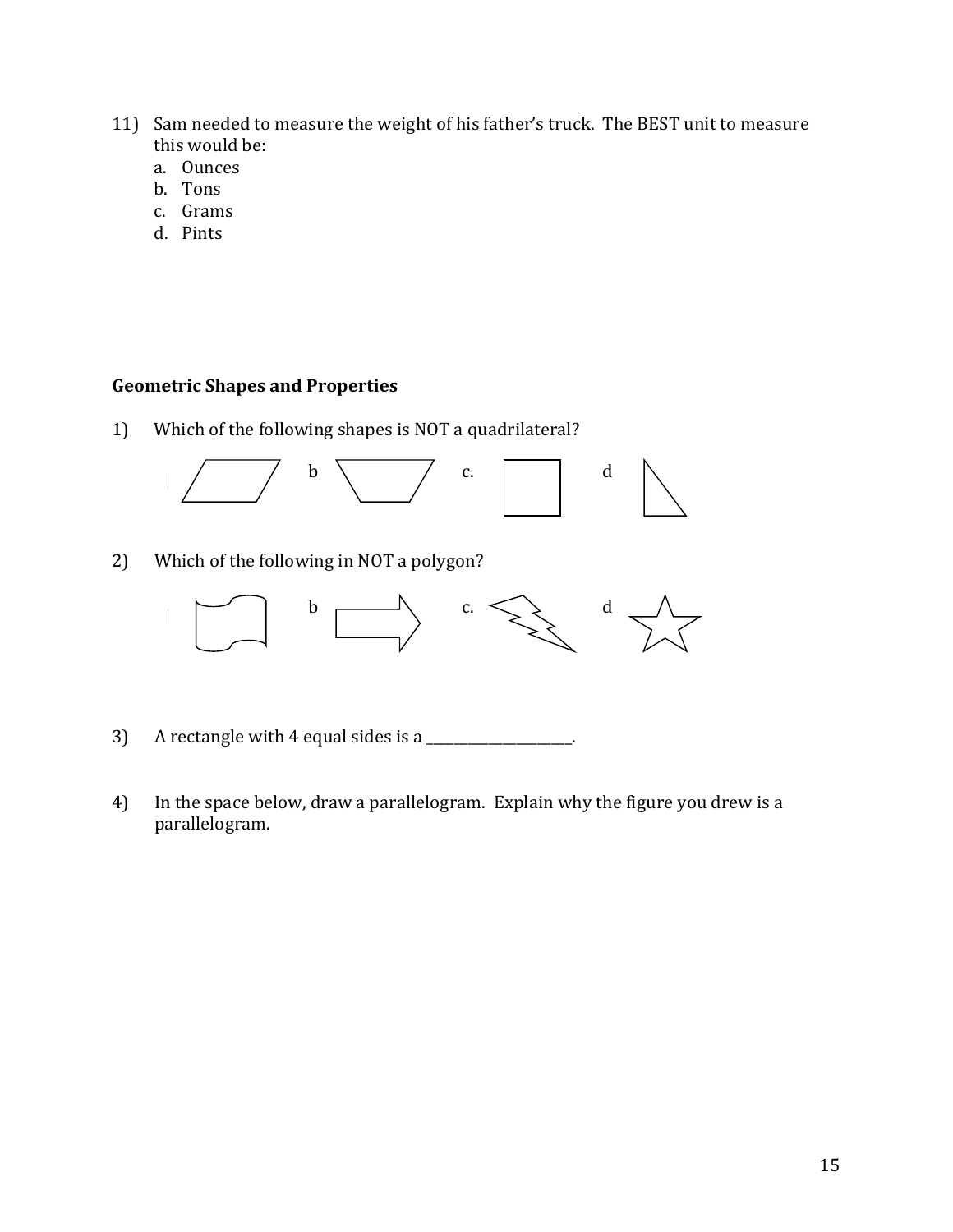5) In the space below, draw a hexagon. Explain why the figure you drew is a hexagon.

#### **Spatial Relationships**

1) Which two figures are congruent?



2) How many lines of symmetry does the following shape have? Draw them on the figure.

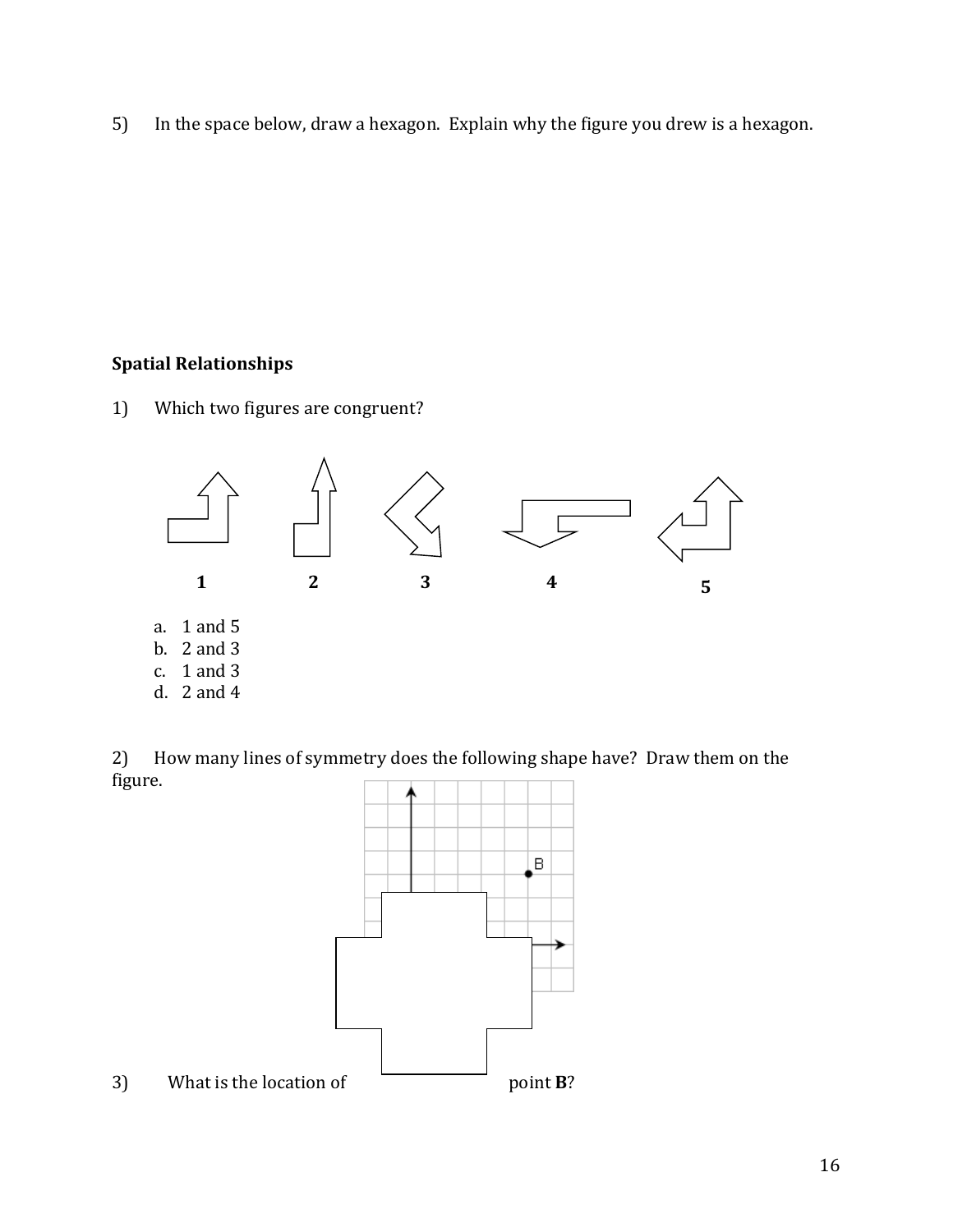| a. $(3, 5)$ | c. $(5,4)$ |
|-------------|------------|
| b. $(4, 5)$ | d. $(5,3)$ |

#### **Tables, Graphs and Charts**

1) Ira is comparing the number of small business franchises. Draw and label a BAR graph that shows the number of each franchise shown in the table below.

| Number of Franchises |      |  |
|----------------------|------|--|
| 1990                 |      |  |
| McDonald's           | 7919 |  |
| Jazzercise           | 4407 |  |
| Dairy Queen          | 5214 |  |
| 7-Eleven             | 3010 |  |

2) Use the table to answer the following question.

|            | Number of         |  |
|------------|-------------------|--|
| Teacher    | Cans Collected in |  |
|            | His/Her Class     |  |
| Mr. Smith  | 652               |  |
| Mr. Gomez  | 507               |  |
| Ms. Castro | 553               |  |
| Ms. Powell | հበ5               |  |

What percent of the classes collected more than 550 cans?

- a. 10%
- b. 25%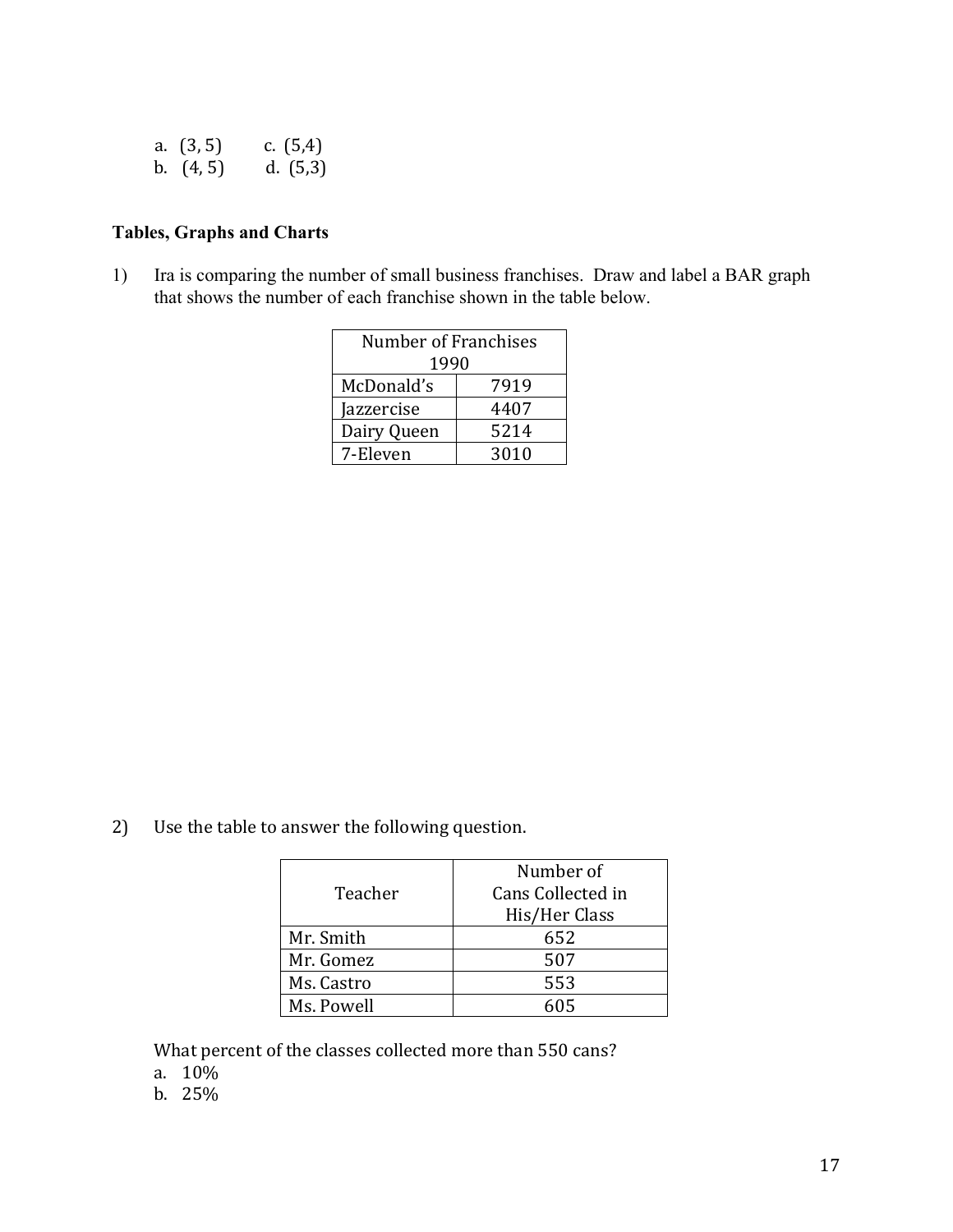- c. 50%
- d. 75%
- 3) Use the table to answer the following question.

| Number of Stauents Who bring a Fathed Eunth to School |               |
|-------------------------------------------------------|---------------|
| Days of the week                                      | # of students |
| Monday                                                | 120           |
| Tuesday                                               | 90            |
| Wednesday                                             | 100           |
| Thursday                                              | 109           |
| Friday                                                | 70            |

#### **Number of Students Who Bring a Packed Lunch to School**

During how many days did 100 or more students bring their lunch?

- a. 2
- b. 3
- c. 4
- d. 5

#### **Statistics and Data Analysis**

1) Use the data from the table below to answer the following questions.

| <b>World Rivers</b> |                        |  |
|---------------------|------------------------|--|
| <b>Rivers</b>       | <b>Length in Miles</b> |  |
| Uruguay             | 1,000                  |  |
| <b>Bramaputra</b>   | 1,800                  |  |
| Euphrates           | 2,235                  |  |
| Gambia              | 700                    |  |
| Salween             | 1,500                  |  |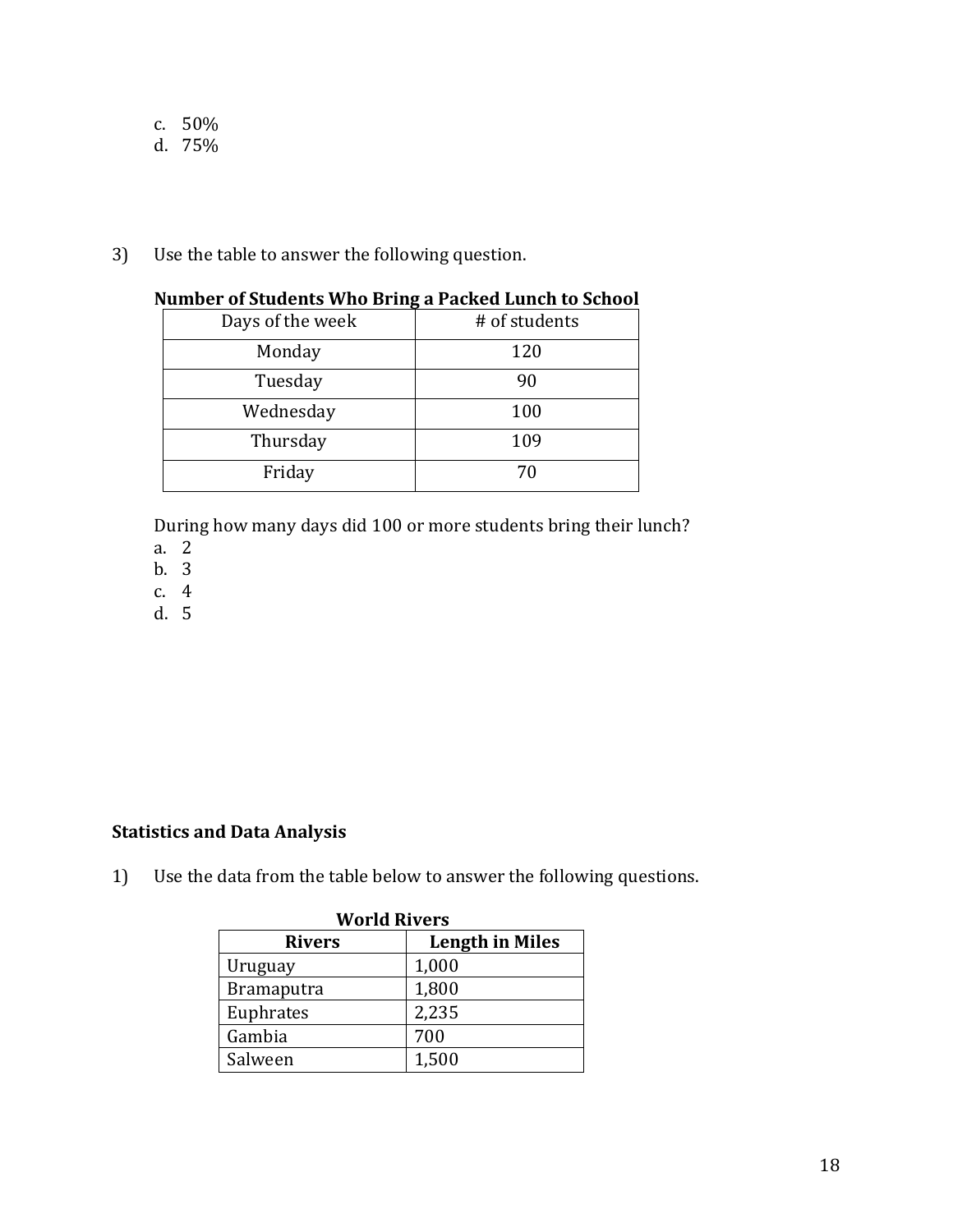a. For a Social Studies project, Rita made a table that shows the length of several rivers in the world. She states Gambia River is about four times the length of the Euphrates River. Is Rita correct? Explain.

b. According to Rita's chart which river is about twice the length of the Gambia River? Explain.

#### **Probability and Combinations**



- 1) Kelly and Anna take turns spinning the above spinner. Kelly gets a point if the arrow lands on an even number. Anna gets a point if the arrow lands on an odd number. Is this game fair?
	- a. No, because there are more odd numbers than even numbers.
	- b. No, because the outcomes are not equally likely.
	- c. Yes, because the half of the circle has odd numbers and half has an even number.
	- d. Yes, because there are 3 choices.
- 2) An ice cream sundae shop offers a choice of chocolate, vanilla, or strawberry ice cream, chocolate or caramel syrup, and nuts or no nuts on top. How many different types of sundaes can they make?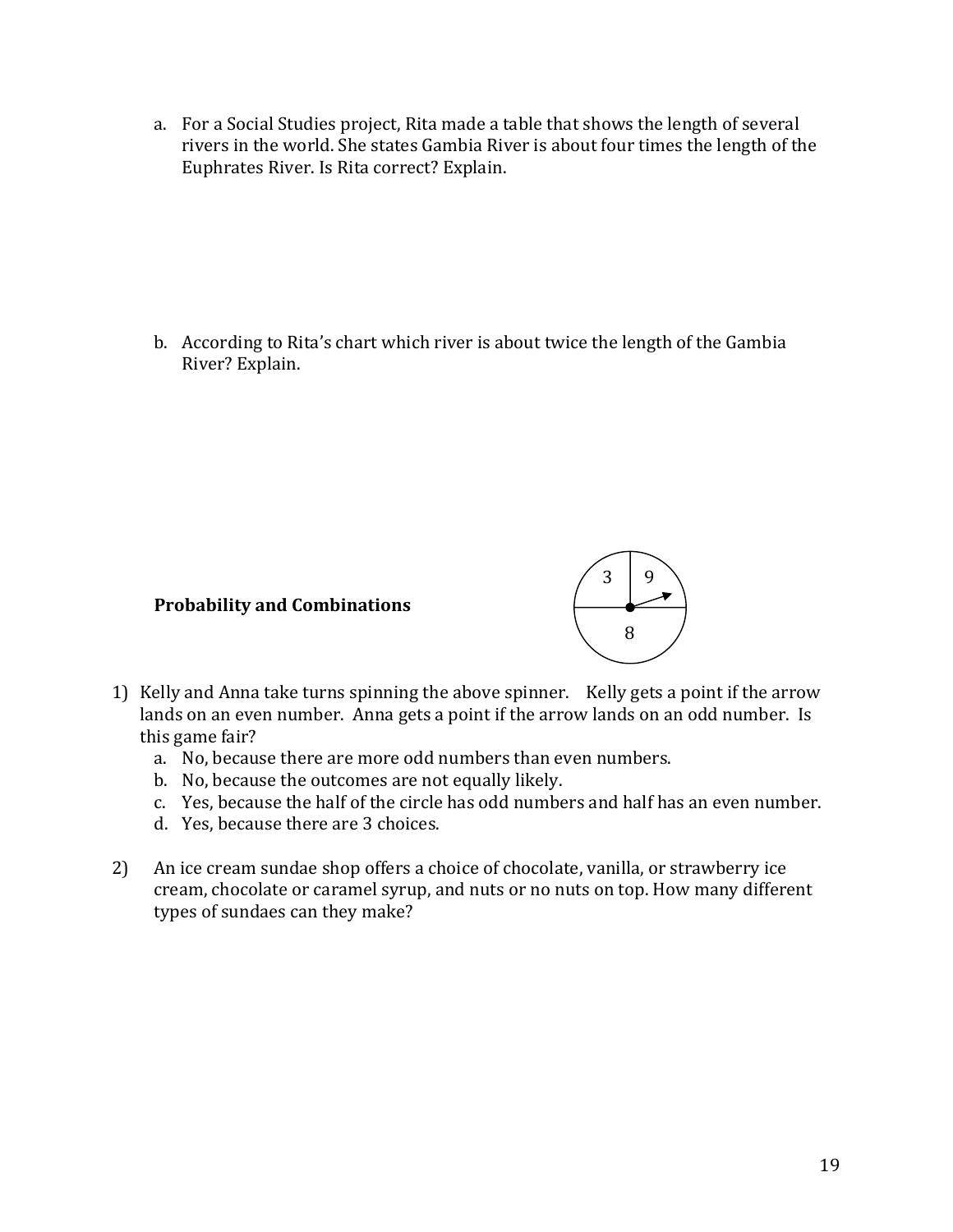#### **Patterns**

- 1) Find the next two numbers in the sequence.  $1, \frac{1}{2}, \frac{1}{3}, \frac{1}{4}, \frac{1}{5}, \frac{1}{5}, \dots$ 2 1 4 1 8 1 16
- 2) Find the next two numbers in the sequence.
	- $3, 6, 12, 24, 48, \_\_\_\_\_\_\_\_\$

#### **Algebraic Concepts**

- 1) What is the value of x in the equation  $38 + x = 99$ 
	- a. 51
	- b. 61
	- c. 71
	- d. 137
- 2) Identify the solution of  $84 \div r = 12$ .

#### **Mathematical Applications**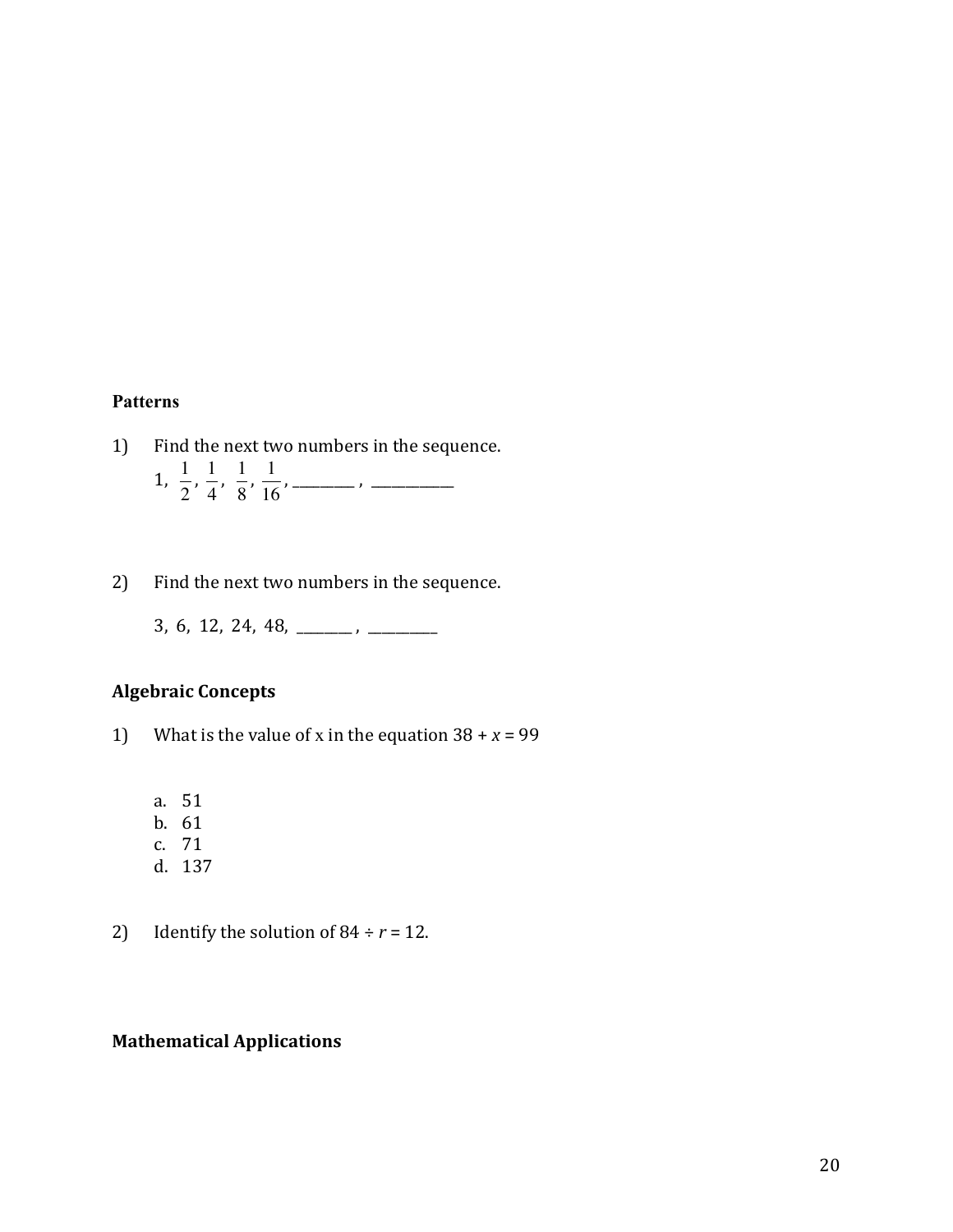1) Brent wants to earn \$200 to buy a new skateboard. He can earn money by mowing lawns. Brent can earn \$10 for each lawn he mows. He can mow at most 4 lawns per week. 

How many weeks must Brent mow lawns to buy the skateboard?

2) A soup can display has 66 cans. There is one less can in each row than in the row below, with a single can in the top row (forming a pyramid). How many cans are in the bottom row?

3) Suppose a relative matches your age with dollars each birthday. You are 13. How much money have you been given over the years by this relative?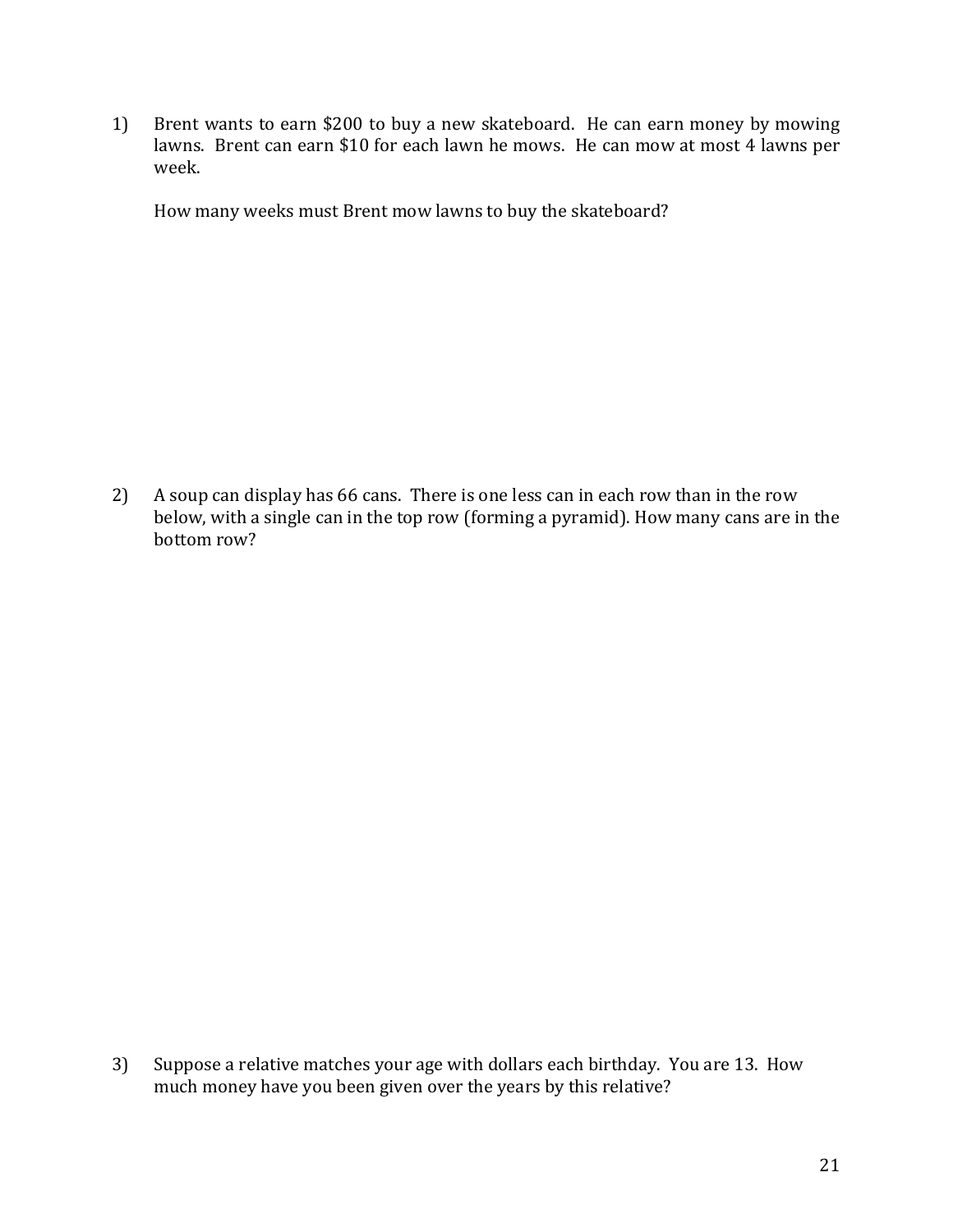4) The Lewis Middle School Band is planning a bus trip to a band competition. There are 138 members in the band and each bus will hold 32 people. How many buses are needed for the trip?

2 math websites I tried this summer:

1)

2)

| <b>Answer Key</b>  | 2)<br>$3)$ A | B |
|--------------------|--------------|---|
| <b>Place Value</b> | 4) C<br>5) B |   |
| 1) C               |              |   |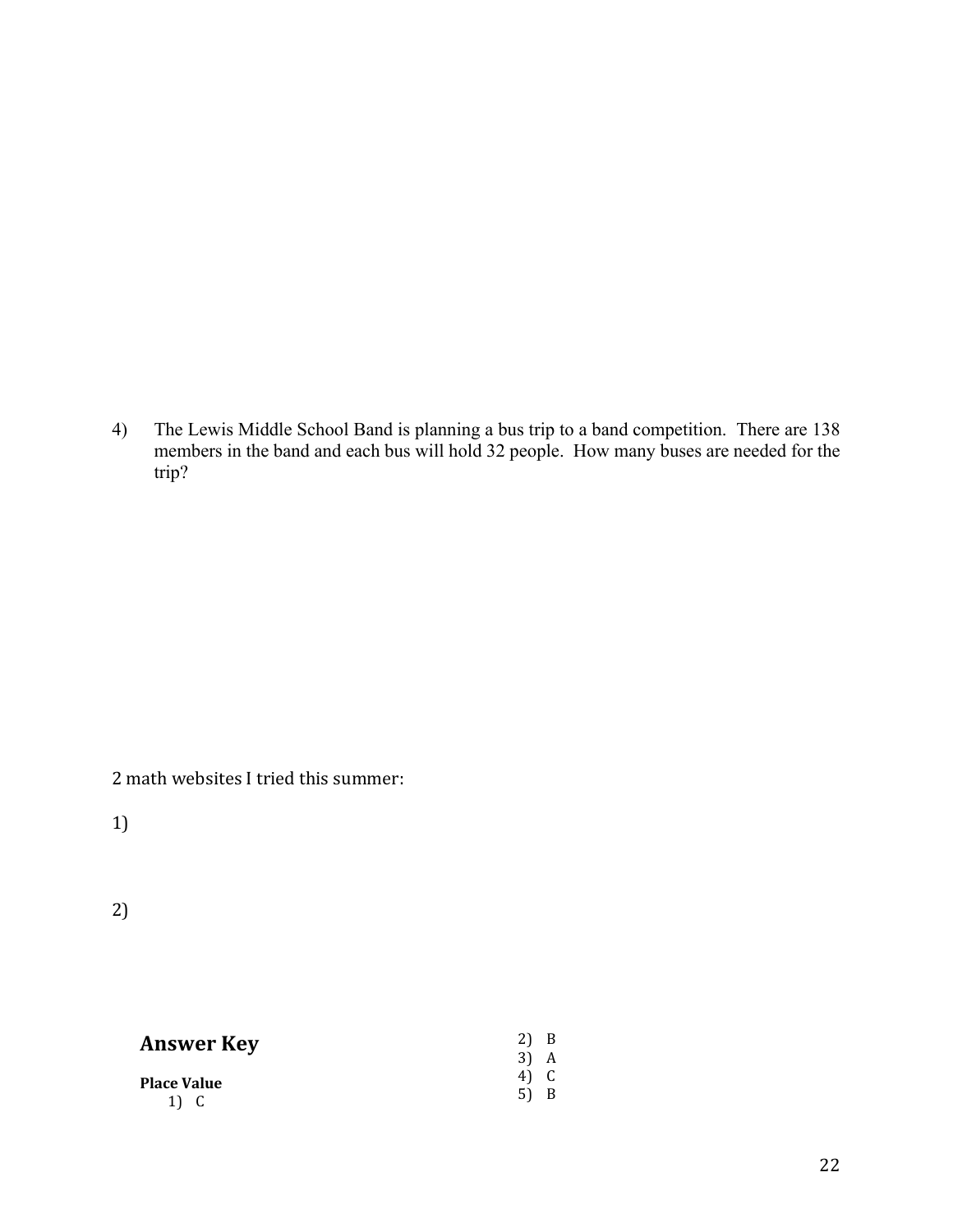6) D

#### **Pictorial Representation of Numbers**

#### 1) B

- 2) Many possibilities. 9 of 12 smaller rectangles should be shaded.
- 3) Several possibilities. 4 of 6 sections should be shaded.
- 4) 1.45

#### **Equivalent Decimals, Fractions, and Percents**

- 1) B
- 2) C
- 3) C

#### **Rounding of Numbers**

- 1) 6870
- 2) 9000
- 3) 9

#### **Models for Operations**

1) B

#### **Computation with Whole Numbers and Decimals**

- 1) 111.67
- 2) \$14.97
- 3) \$27.93
- 4) D
- 5) 217.8 6) \$2.62

#### **Fraction Work**

- 1) 43/8 2) 83/12
- 3) 9 10/11
- 4) 9 1/4
- 5) 4 7/9
- 
- 6) 7 2/3

#### **Computations with Fractions**

- 1) 8/9
- 2) 4 11/56
- 3) 12 11/12
- 4) 1 1/2
- 5) 7/20
- 6) 2 5/18

#### **Word Problems**

- 1)  $$0.55$  or  $55¢$
- 2) \$3.15
- 3) \$11.15

#### **Numerical Estimation Strategies**

- 1) A
- 2) B
- 3) D
- 4) 34

#### **Estimating Solutions to Problems**

- 1) B
- 2) D
- 3) B 4) C
- 5) C

#### **Approximating Measures**

- 1) C
- 2) B

#### **Customary and Metric Measurements**

- $1)$  150 ft
- 2) 1,000 cm
- 3) 2.09 m
- 4) 9 cm
- 5) Answers will vary, depending on technique. Should be approximately 32 yards.
- 6) 12 cm
- 7)  $47/32$  sq in.
- 8) C
- 9) B
- 10) D
- 11) B

#### **Geometric Shapes and Properties**

- 1) D
- 2) A
- 3) Square
- 4) Drawings will vary. The shape should be 4-sided with 2 pairs of parallel sides.
- 5) Drawings will vary. The shape should have 6 sides.

#### **Spatial Relationships**

- 1) C
- 2) 4
- 3) D

#### **Tables, Graphs, and Charts**

- 1) Graphs will vary. Makes sure the graph is labeled, has mathematically consistent number increments, a title, etc.
- 2) D
- $3$  B